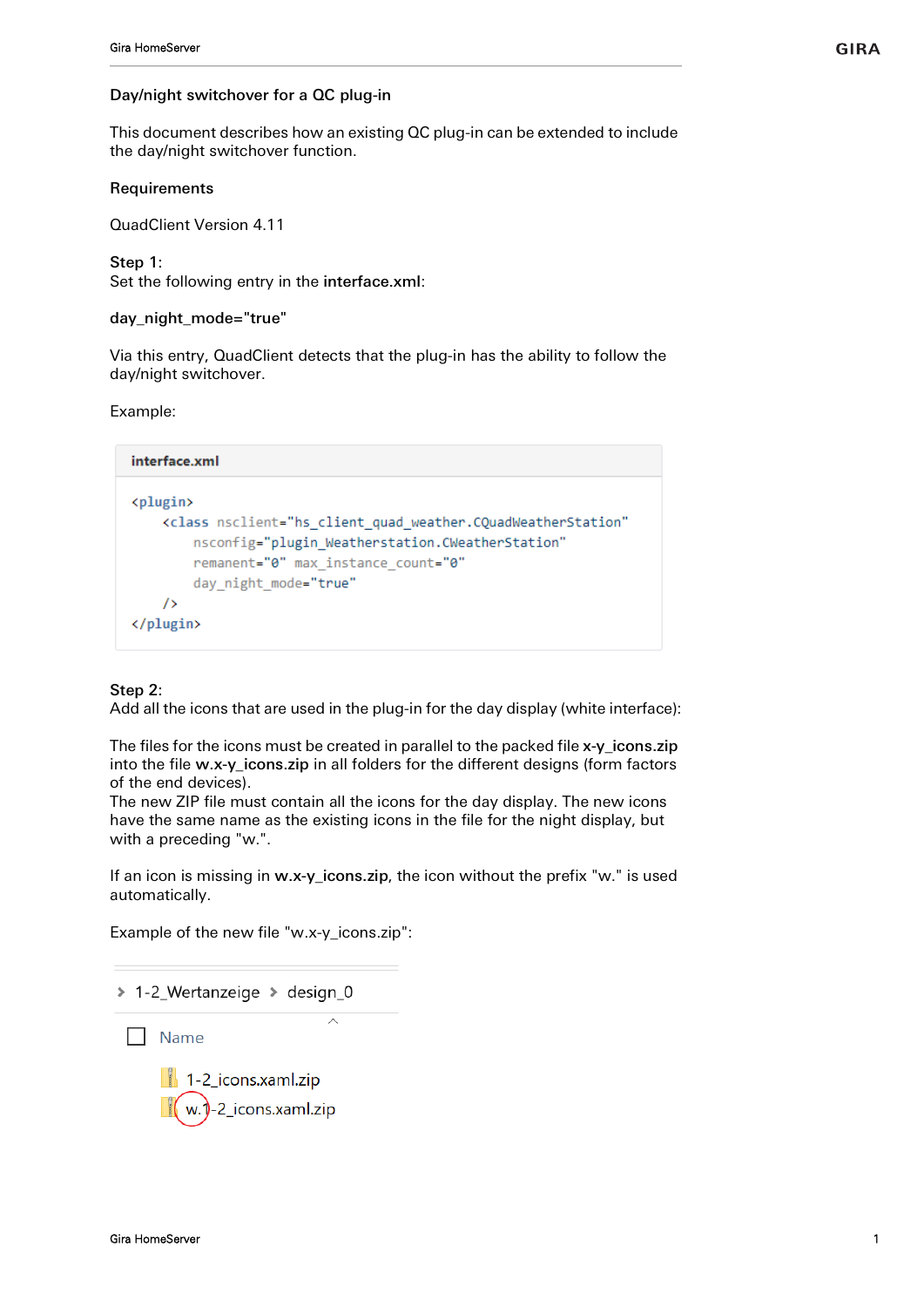Example: Content of the new file "w.x-y icons.zip"

+ design\_0 → w.1-2\_icons.xaml.zip



w.1-2\_gas.xaml

# Step 3:

Adjustments in the design description file (design.xml): If colours for fonts or other elements are defined in design.xml, they should be supplemented by the same attribute preceded by w.

# interface.xml

<header color="#E6E6E6" w.color="#505050"/>